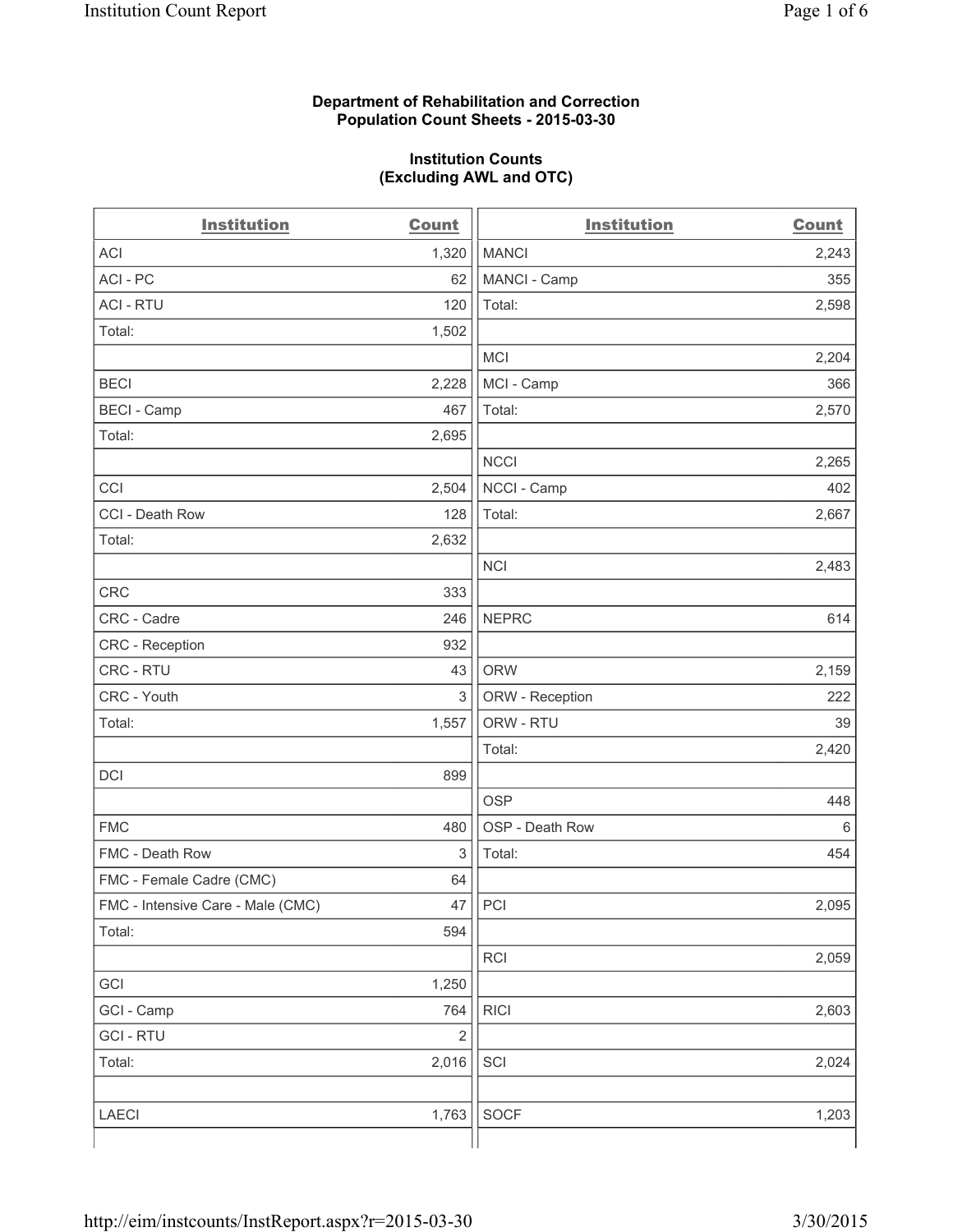|                          |       | SOCF - RTU     |                          | 59     |
|--------------------------|-------|----------------|--------------------------|--------|
| LECI                     | 2,142 | Total:         |                          | 1,262  |
| LECI - Camp              | 179   |                |                          |        |
| Total:                   | 2,321 | <b>TCI</b>     |                          | 1,073  |
|                          |       | TCI - Camp     |                          | 422    |
| LOCI                     | 2,302 | Total:         |                          | 1,495  |
|                          |       |                |                          |        |
| <b>LORCI</b>             | 208   | <b>TOCI</b>    |                          | 1,014  |
| LORCI - Cadre            | 196   | TOCI - PC      |                          | 103    |
| <b>LORCI - Reception</b> | 1,113 | Total:         |                          | 1,117  |
| Total:                   | 1,517 |                |                          |        |
|                          |       | <b>WCI</b>     |                          | 1,283  |
| <b>MACI</b>              | 1,086 | <b>WCI-RTU</b> |                          | 89     |
| MACI - Minimum           | 1,452 | Total:         |                          | 1,372  |
| Total:                   | 2,538 |                |                          |        |
|                          |       |                | <b>Total Population:</b> | 50,169 |

\* The Total Population includes 34 Offenders with Reason Codes 30 & 31.

\*\* The Total Population includes 31 Offenders with Reason Code 0A.

### **Male Population by Security Level (Include AWL and Exclude OTC)**

| <b>Security Level</b>  | <b>Body</b>                 | <b>AWL</b>     | $(-OTC)$ | <b>Total</b> |
|------------------------|-----------------------------|----------------|----------|--------------|
| Total Level 5          | 135                         | 0              | 0        | 135          |
| <b>Total Level 4</b>   | 1,798                       | 23             | 22       | 1,799        |
| Total Level 3          | 11,682                      | 146            | 106      | 11,722       |
| Total Level 2          | 17,053                      | 228            | 156      | 17,125       |
| Total Level 1          | 15,273                      | 204            | 94       | 15,383       |
| <b>Total Death Row</b> | 138                         | $\overline{2}$ |          | 139          |
|                        | <b>Total Male</b><br>46,079 | 603            | 379      | 46,303       |

### **Female Population by Institution (Include AWL and Exclude OTC)**

| <b>Institution</b>       | <b>Body</b>  | <b>AWL</b> | $(-OTC)$       | <b>Total</b> |
|--------------------------|--------------|------------|----------------|--------------|
| <b>DCI</b>               | 899          | 13         | 8              | 904          |
| <b>FMC</b>               | 22           | 3          | $\overline{2}$ | 23           |
| FMC - Female Cadre (CMC) | 64           | 3          | 0              | 67           |
| <b>NEPRC</b>             | 614          | 19         | 5              | 628          |
| <b>ORW</b>               | 2,159        | 51         | 23             | 2,187        |
| <b>ORW - Death Row</b>   | $\mathbf{0}$ |            | 0              |              |
| ORW - Reception          | 222          | 0          | 0              | 222          |
| ORW - RTU                | 39           | 0          | 0              | 39           |
|                          |              |            |                |              |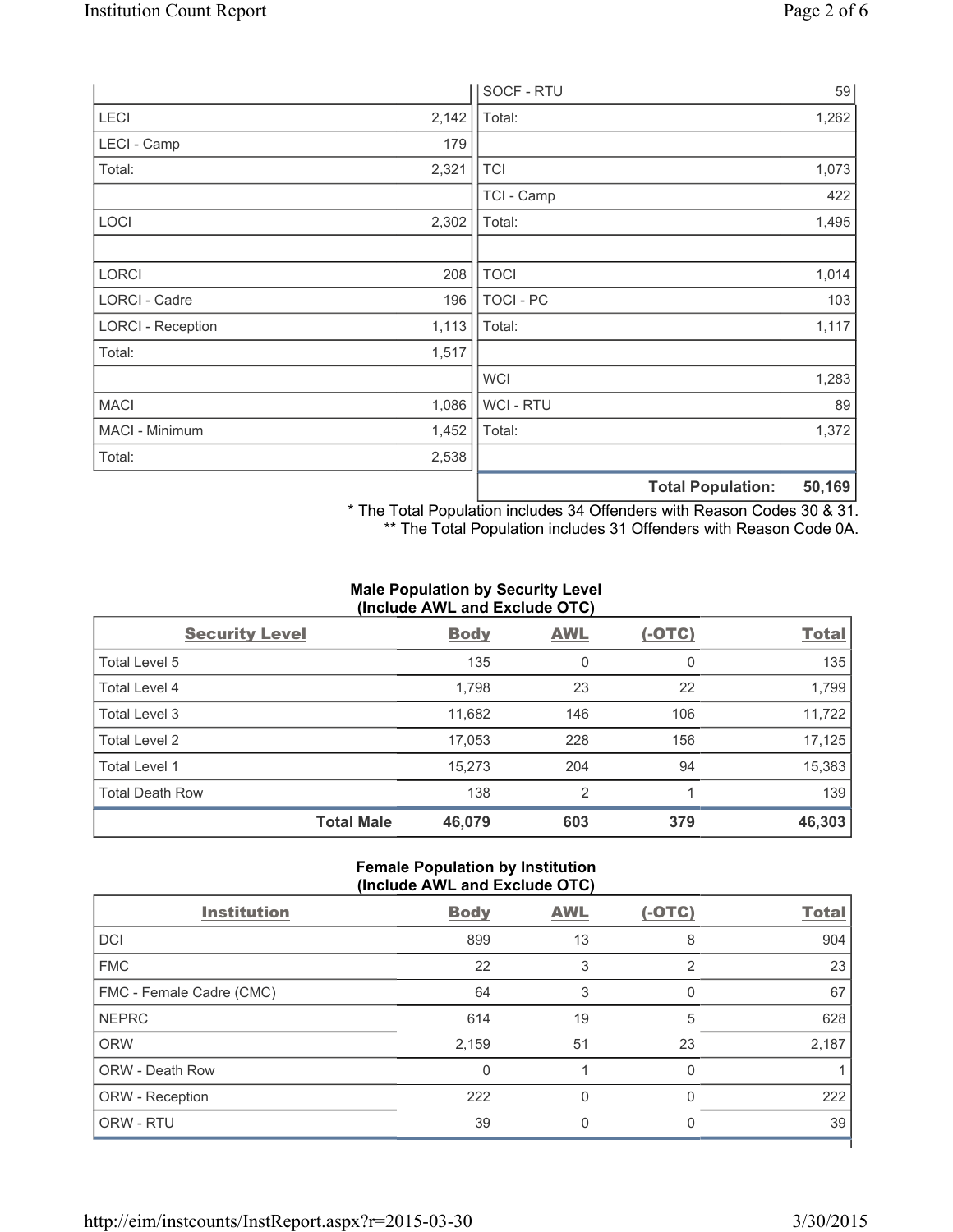| <b>Total Female</b>      | 4.019  | 90  | 38  |        |
|--------------------------|--------|-----|-----|--------|
|                          |        |     |     |        |
| <b>Total Population:</b> | 50,098 | 693 | 417 | 50,374 |

|            | Male Population by Institution: Security Level 5<br>(Include AWL and Exclude OTC) |             |            |          |       |  |
|------------|-----------------------------------------------------------------------------------|-------------|------------|----------|-------|--|
|            | <b>Institution</b>                                                                | <b>Body</b> | <b>AWL</b> | $(-OTC)$ | Total |  |
| <b>OSP</b> |                                                                                   | 135         |            |          | 135 l |  |
|            | <b>Total Level 5</b>                                                              | 135         |            |          | 135   |  |

## **Male Population by Institution: Security Level 4 (Include AWL and Exclude OTC)**

| <b>Institution</b>       |                      | <b>Body</b>    | <b>AWL</b>          | $(-OTC)$            | <b>Total</b>   |
|--------------------------|----------------------|----------------|---------------------|---------------------|----------------|
| <b>BECI</b>              |                      | 1              | $\mathbf 0$         | $\mathbf 0$         |                |
| CRC                      |                      | $\overline{7}$ | $\mathbf 0$         | $\mathsf{O}\xspace$ | $\overline{7}$ |
| LECI                     |                      | $\overline{4}$ | $\mathsf{O}\xspace$ | $\boldsymbol{0}$    | 4              |
| LOCI                     |                      | 4              | $\mathsf 0$         | $\mathbf 0$         | 4              |
| LORCI                    |                      | 6              | $\mathbf 1$         | 1                   | 6              |
| LORCI - Cadre            |                      | $\overline{2}$ | $\mathbf 0$         | $\mathbf 0$         | $\overline{2}$ |
| <b>LORCI - Reception</b> |                      | 11             | $\mathsf{O}\xspace$ | $\mathbf 0$         | 11             |
| <b>MANCI</b>             |                      | 17             | $\mathsf{O}\xspace$ | $\mathsf{O}\xspace$ | 17             |
| NCCI                     |                      | 1              | $\mathsf 0$         | $\boldsymbol{0}$    | 1              |
| NCI                      |                      | 3              | $\mathbf 0$         | $\mathbf 0$         | 3              |
| <b>OSP</b>               |                      | 305            | 3                   | $\,$ 3 $\,$         | 305            |
| RCI                      |                      | 1              | $\mathbf 0$         | $\mathbf 0$         | 1              |
| SOCF                     |                      | 1,118          | 17                  | 16                  | 1,119          |
| SOCF - RTU               |                      | 58             | $\mathbf 0$         | $\mathbf 0$         | 58             |
| <b>TCI</b>               |                      | $\overline{7}$ | $\mathbf 0$         | $\mathsf 0$         | $\overline{7}$ |
| <b>TOCI</b>              |                      | 193            | 1                   | 1                   | 193            |
| TOCI - PC                |                      | 41             | 0                   | $\mathbf 0$         | 41             |
| <b>WCI</b>               |                      | 19             | 1                   | 1                   | 19             |
|                          | <b>Total Level 4</b> | 1,798          | 23                  | 22                  | 1,799          |

# **Male Population by Institution: Security Level 3 (Include AWL and Exclude OTC)**

| <b>Institution</b> | <b>Body</b> | <b>AWL</b> | $(-OTC)$ | <b>Total</b> |
|--------------------|-------------|------------|----------|--------------|
| <b>ACI</b>         | 14          |            |          | 15           |
| <b>BECI</b>        | ⊿           |            |          |              |
| CCI                |             |            |          |              |
|                    |             |            |          |              |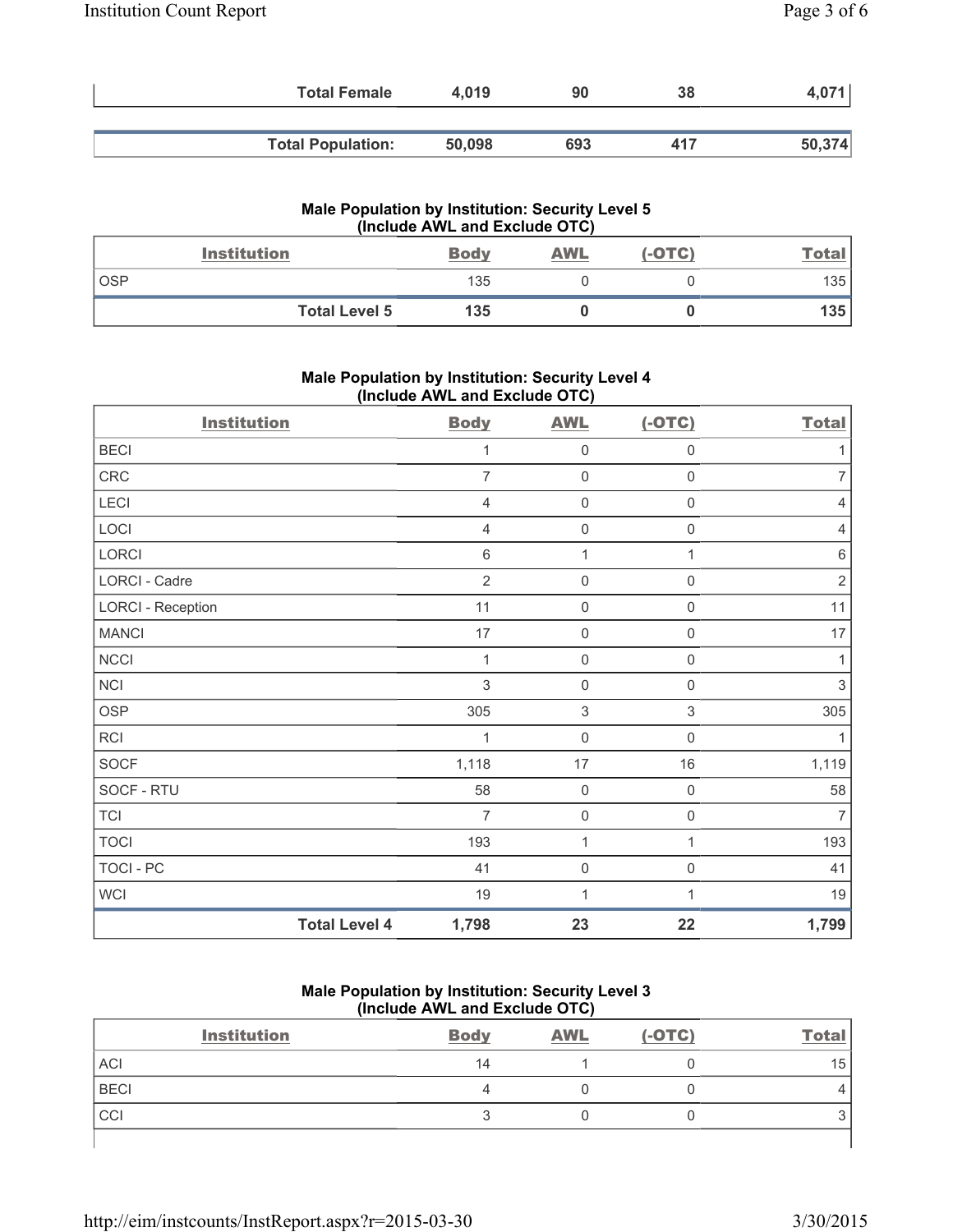| CRC                               |                      | 133              | 6                   | $\overline{4}$      | 135                       |
|-----------------------------------|----------------------|------------------|---------------------|---------------------|---------------------------|
| CRC - Cadre                       |                      | 190              | $\mathsf{O}\xspace$ | $\mathsf{O}\xspace$ | 190                       |
| CRC - Reception                   |                      | 642              | 10                  | $\boldsymbol{9}$    | 643                       |
| CRC - RTU                         |                      | 21               | $\mathsf{O}\xspace$ | $\mathsf 0$         | 21                        |
| CRC - Youth                       |                      | $\sqrt{2}$       | $\mathbf{1}$        | $\mathbf{1}$        | $\sqrt{2}$                |
| <b>FMC</b>                        |                      | $\,$ 3 $\,$      | $\mathsf{O}\xspace$ | $\mathbf 0$         | $\ensuremath{\mathsf{3}}$ |
| FMC - Intensive Care - Male (CMC) |                      | 8                | $\mathbf 0$         | $\mathbf 0$         | $\,8\,$                   |
| LAECI                             |                      | 5                | $\mathsf{O}\xspace$ | $\mathbf 0$         | $\sqrt{5}$                |
| <b>LECI</b>                       |                      | 2,118            | 15                  | 14                  | 2,119                     |
| LOCI                              |                      | $\mathbf 0$      | $\mathbf{1}$        | $\mathbf{1}$        | $\mathbf{0}$              |
| LORCI                             |                      | 83               | 31                  | 28                  | 86                        |
| <b>LORCI - Cadre</b>              |                      | 180              | $\mathsf{O}\xspace$ | $\mathsf 0$         | 180                       |
| <b>LORCI - Reception</b>          |                      | 747              | $\mathbf{1}$        | $\mathbf{1}$        | 747                       |
| <b>MANCI</b>                      |                      | 2,208            | 19                  | 13                  | 2,214                     |
| MCI                               |                      | $\overline{4}$   | $\mathsf{O}\xspace$ | $\mathsf 0$         | $\overline{4}$            |
| <b>NCCI</b>                       |                      | 11               | $\mathsf 0$         | $\mathsf 0$         | 11                        |
| <b>NCI</b>                        |                      | $\overline{7}$   | $\mathbf{1}$        | $\mathbf{1}$        | $\overline{7}$            |
| PCI                               |                      | 42               | 4                   | $\mathsf 0$         | 46                        |
| <b>RCI</b>                        |                      | 1,938            | 36                  | 19                  | 1,955                     |
| <b>RICI</b>                       |                      | 11               | $\mathsf{O}\xspace$ | $\mathsf 0$         | 11                        |
| SCI                               |                      | $\boldsymbol{9}$ | $\mathsf{O}\xspace$ | $\mathsf 0$         | $\overline{9}$            |
| <b>SOCF</b>                       |                      | 67               | $\mathsf{O}\xspace$ | $\mathsf 0$         | 67                        |
| SOCF - RTU                        |                      | $\mathbf{1}$     | $\mathsf{O}\xspace$ | $\mathsf 0$         | $\mathbf{1}$              |
| <b>TCI</b>                        |                      | 1,013            | $\,8\,$             | $\,6\,$             | 1,015                     |
| TCI - Camp                        |                      | $\mathbf{1}$     | $\mathsf{O}\xspace$ | $\mathsf{O}\xspace$ | $\mathbf{1}$              |
| <b>TOCI</b>                       |                      | 821              | $\mathsf 3$         | $\mathsf 3$         | 821                       |
| <b>TOCI - PC</b>                  |                      | 62               | $\mathsf{O}\xspace$ | $\mathsf{O}\xspace$ | 62                        |
| WCI                               |                      | 1,251            | $\boldsymbol{9}$    | $\,6\,$             | 1,254                     |
| <b>WCI-RTU</b>                    |                      | 83               | $\mathsf{O}\xspace$ | $\mathsf{O}\xspace$ | 83                        |
|                                   | <b>Total Level 3</b> | 11,682           | 146                 | 106                 | 11,722                    |

## **Male Population by Institution: Security Level 2 (Include AWL and Exclude OTC)**

| <b>Institution</b> | <b>Body</b> | <b>AWL</b> | $(-OTC)$ | <b>Total</b> |  |  |
|--------------------|-------------|------------|----------|--------------|--|--|
| <b>ACI</b>         | 610         | 4          | З        | 611          |  |  |
| ACI-PC             | 62          | 0          | 0        | 62           |  |  |
| <b>ACI - RTU</b>   | 73          |            | 0        | 73           |  |  |
| <b>BECI</b>        | 1,502       | 14         | 8        | 1,508        |  |  |
| <b>BECI</b> - Camp | 2           | 0          | 0        |              |  |  |
| CCI                | 1,652       | 14         | 10       | 1,656        |  |  |
|                    |             |            |          |              |  |  |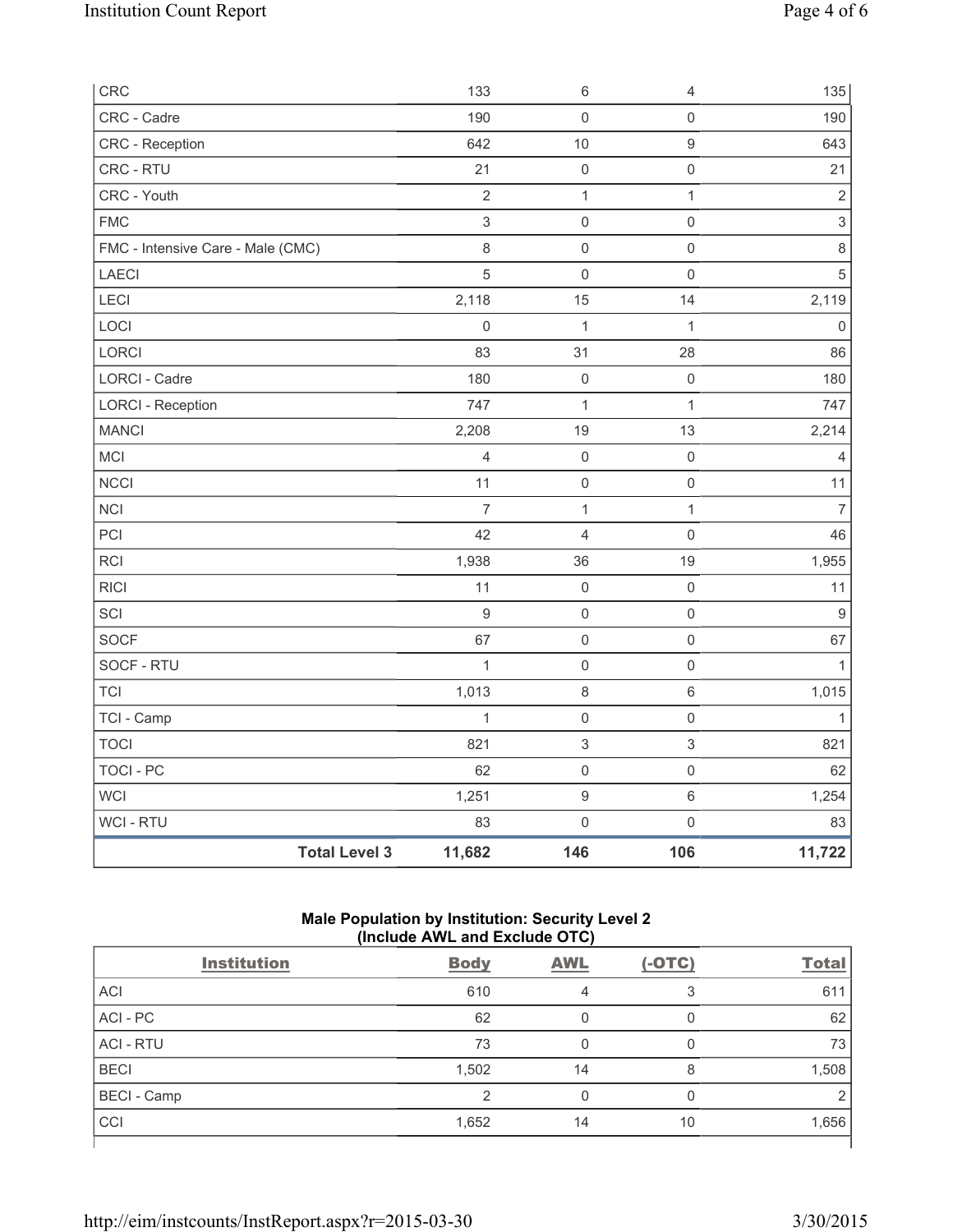| CRC                               |                      | 86             | $\,$ 5 $\,$               | 4                   | 87                        |
|-----------------------------------|----------------------|----------------|---------------------------|---------------------|---------------------------|
| CRC - Cadre                       |                      | 53             | $\mathsf{O}\xspace$       | $\mathsf{O}\xspace$ | 53                        |
| CRC - Reception                   |                      | 184            | $\overline{4}$            | $\overline{4}$      | 184                       |
| CRC - RTU                         |                      | 19             | $\mathsf{O}\xspace$       | $\mathsf{O}\xspace$ | 19                        |
| CRC - Youth                       |                      | $\mathbf{1}$   | $\mathbf 1$               | $\mathbf{1}$        | $\mathbf{1}$              |
| <b>FMC</b>                        |                      | $\overline{7}$ | $\mathbf 1$               | 0                   | $\,8\,$                   |
| FMC - Intensive Care - Male (CMC) |                      | 18             | $\mathsf{O}\xspace$       | $\mathsf 0$         | 18                        |
| GCI                               |                      | 821            | $\overline{7}$            | 5                   | 823                       |
| <b>LAECI</b>                      |                      | 1,074          | 20                        | 16                  | 1,078                     |
| LECI                              |                      | $\overline{7}$ | $\mathsf{O}\xspace$       | $\mathsf 0$         | $\overline{7}$            |
| LOCI                              |                      | 1,150          | $\overline{7}$            | $\overline{7}$      | 1,150                     |
| <b>LORCI</b>                      |                      | 78             | 21                        | 18                  | 81                        |
| LORCI - Cadre                     |                      | 14             | $\mathsf{O}\xspace$       | $\mathsf{O}\xspace$ | 14                        |
| <b>LORCI - Reception</b>          |                      | 253            | $\mathbf{2}$              | $\mathbf 2$         | 253                       |
| <b>MACI</b>                       |                      | 1,086          | $\ensuremath{\mathsf{3}}$ | $\overline{2}$      | 1,087                     |
| <b>MANCI</b>                      |                      | $\mathsf 3$    | $\mathsf{O}\xspace$       | $\mathsf 0$         | $\ensuremath{\mathsf{3}}$ |
| MCI                               |                      | 1,698          | 27                        | 19                  | 1,706                     |
| MCI - Camp                        |                      | $\mathbf{1}$   | $\mathsf{O}\xspace$       | $\mathbf 0$         | $\mathbf{1}$              |
| <b>NCCI</b>                       |                      | 1,660          | 19                        | 11                  | 1,668                     |
| NCCI - Camp                       |                      | 8              | 0                         | $\mathbf 0$         | $\,8\,$                   |
| <b>NCI</b>                        |                      | 1,696          | 28                        | 22                  | 1,702                     |
| PCI                               |                      | 780            | 16                        | $\,6\,$             | 790                       |
| <b>RCI</b>                        |                      | 118            | $\mathbf{1}$              | $\mathsf{O}\xspace$ | 119                       |
| <b>RICI</b>                       |                      | 1,354          | 22                        | 12                  | 1,364                     |
| SCI                               |                      | 952            | 12                        | $\,6\,$             | 958                       |
| <b>TCI</b>                        |                      | 11             | $\mathsf{O}\xspace$       | $\mathsf{O}\xspace$ | 11                        |
| TCI - Camp                        |                      | $\overline{2}$ | $\mathsf 0$               | $\mathsf{O}\xspace$ | $\overline{2}$            |
| WCI                               |                      | 13             | $\mathsf{O}\xspace$       | $\mathsf{O}\xspace$ | 13                        |
| <b>WCI-RTU</b>                    |                      | $\sqrt{5}$     | $\mathsf{O}\xspace$       | $\mathsf{O}\xspace$ | $\overline{5}$            |
|                                   | <b>Total Level 2</b> | 17,053         | 228                       | 156                 | 17,125                    |

# **Male Population by Institution: Security Level 1 (Include AWL and Exclude OTC)**

|                    | $(111919997111 = 0.119121010100001101)$ |            |          |              |
|--------------------|-----------------------------------------|------------|----------|--------------|
| <b>Institution</b> | <b>Body</b>                             | <b>AWL</b> | $(-OTC)$ | <b>Total</b> |
| <b>ACI</b>         | 696                                     | 8          | っ        | 702          |
| <b>ACI - RTU</b>   | 47                                      |            | 0        | 47           |
| <b>BECI</b>        | 721                                     | 11         | 6        | 726          |
| <b>BECI</b> - Camp | 465                                     | O          | $\Omega$ | 465          |
| CCI                | 849                                     | 10         |          | 858          |
| <b>CRC</b>         | 46                                      | 2          | 2        | 46           |
|                    |                                         |            |          |              |